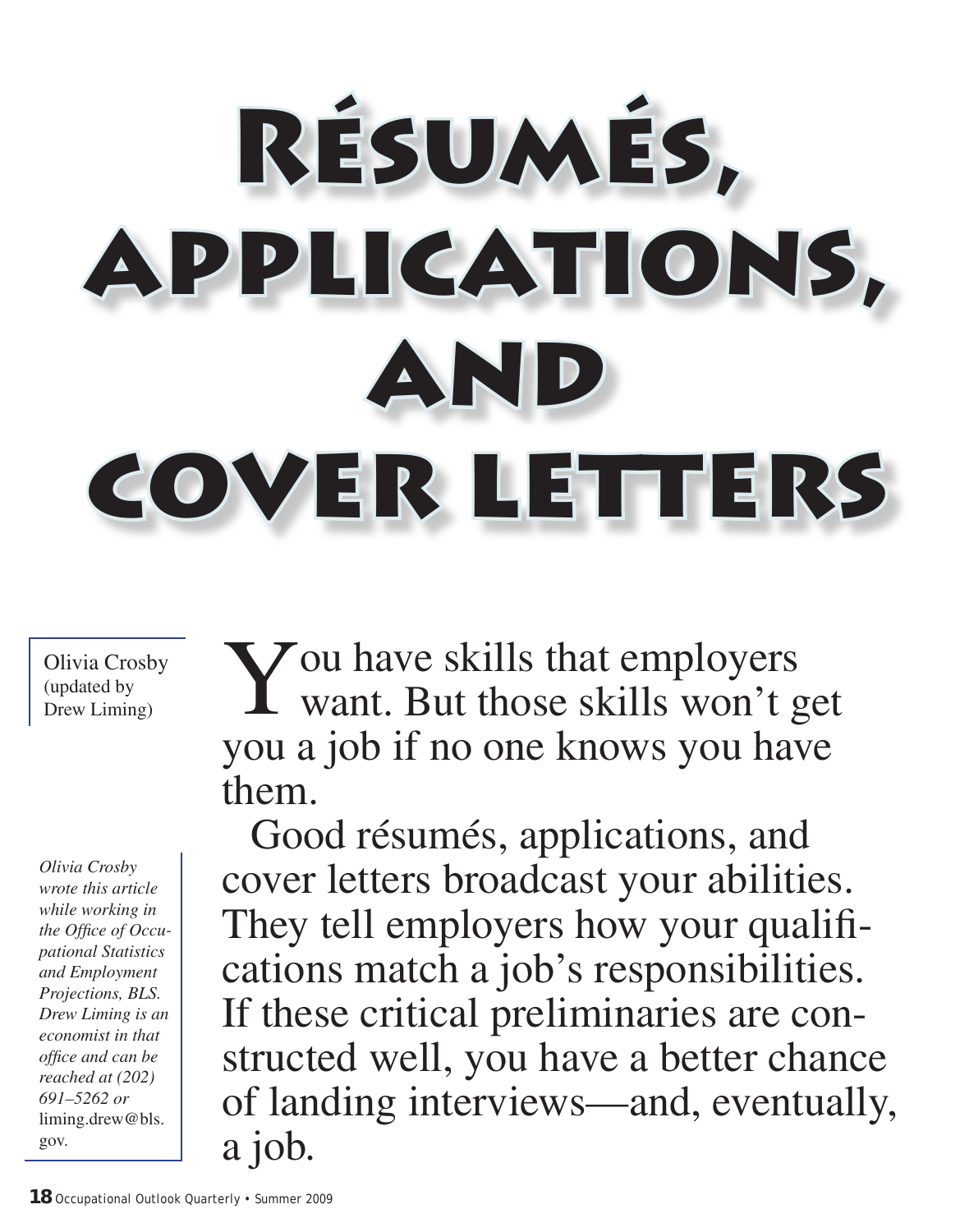

The availability of personal computers and laser printers has raised employers' expectations of the quality of résumés and cover letters that applicants produce. E-mail and online applications help some employers sort and track hundreds of résumés. Technology has also given résumé writers greater flexibility; page limits and formatting standards are no longer as rigid as they were several years ago. "The only rule is that there are no rules," says Frank Fox, executive director of the Professional Association of Résumé Writers. "Résumés should be error free—no typos or spelling mistakes—but beyond that, use any format that conveys the information well."

However, the no-rules rule does not mean anything goes. You still have to consider what is reasonable and appropriate for the job you want. Advertisements for a single job opening can generate dozens, even hundreds, of responses. Busy reviewers often spend as little as 30 seconds deciding whether a résumé deserves consideration.

This article provides some guidelines for creating résumés and cover letters that will

help you pass the 30-second test and win interviews. The first section, on résumés, describes what information your résumé should contain, how to highlight your skills for the job you want, and types of résumés. The next section discusses the four parts of a cover letter—salutation, opening, body, and closing. A final section offers suggestions for learning more about résumés and cover letters. The box on page 21 provides advice on completing application forms.

## **Résumés: Marketing your skills**

A résumé is a brief summary of your experience, education, and skills. It is a marketing piece, usually one or two pages long, designed to interest an employer. Good résumés match the jobseeker's abilities to the job's requirements. The best résumés highlight an applicant's strengths and accomplishments.

There are four main steps to creating a résumé: Compiling information about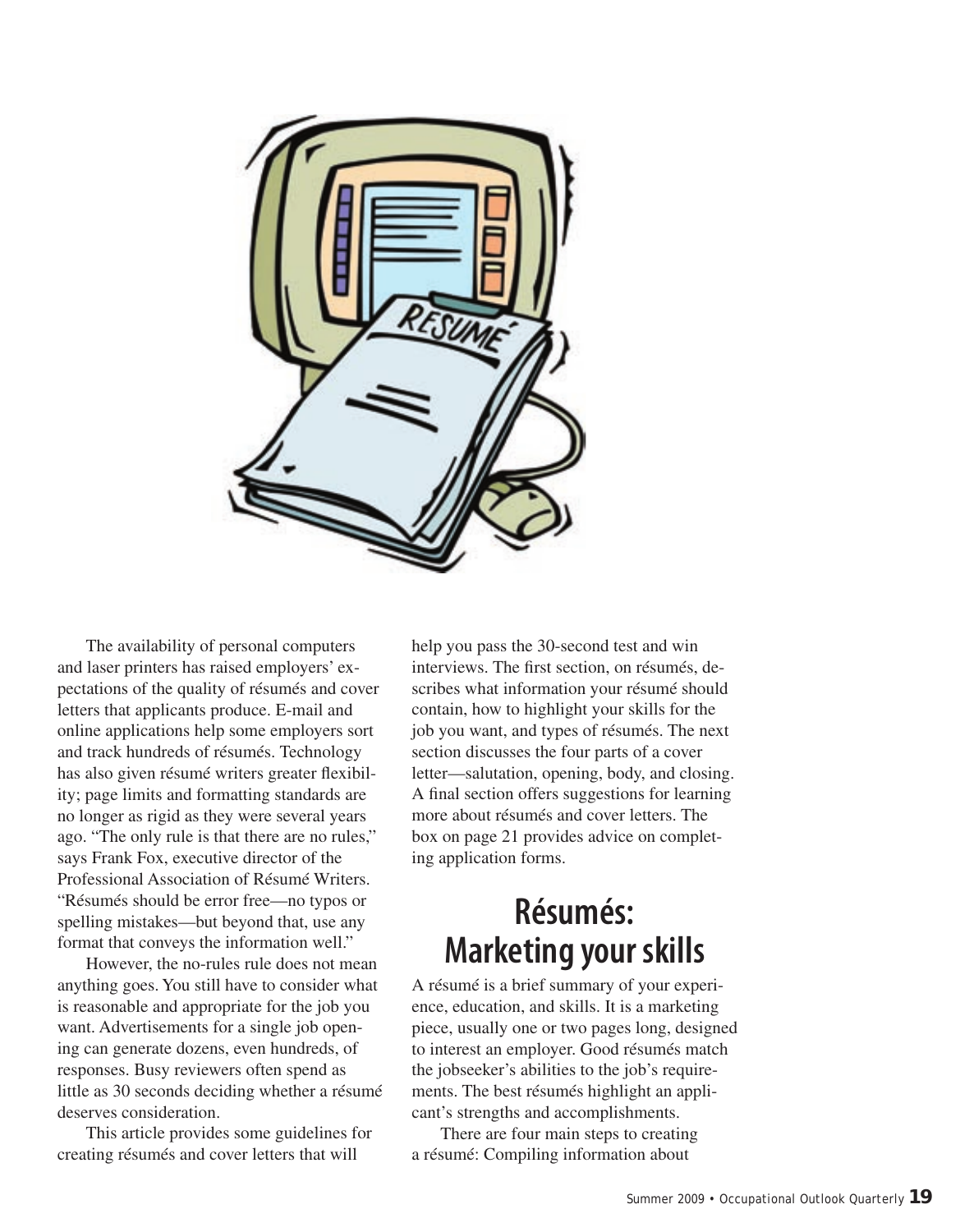yourself and the occupations that interest you, choosing a résumé format, adding style, and proofreading the final document. You may also want to prepare your résumé for e-mailing and for an online application form.

#### **Gathering and organizing the facts**

Start working on your résumé by collecting and reviewing information about yourself: previous positions, job duties, volunteer work, skills, accomplishments, education, and activities. These are the raw materials of your résumé. This is also a good time to review your career goals and to think about which past jobs you have liked, and why.

After compiling this information, research the occupations that interest you. Determine the duties they entail, credentials they require, and skills they use. Your résumé will use your autobiographical information to show that you meet a job's requirements.

You will probably need to write a different résumé for each job that interests you. Each résumé will emphasize what is relevant to one position. Remember: Even if you do not have many specialized and technical skills, most occupations also require abilities like reliability, teamwork, and communication. These are particularly important for entry-level workers.

The next step is to organize the personal information you have assembled. Most résumé writers use the following components.

*Contact information.* This includes your name; permanent and college campus addresses, if you are in school and your addresses differ; phone number; and e-mail address. Place your full legal name at the top of your résumé and your contact information underneath it. This information should be easy to see; reviewers who can't find your phone number can't call you for an interview. Also, make sure the outgoing message on your voicemail sounds professional. And remember to check your e-mail inbox regularly.

*Qualifications summary.* The qualifications summary, which evolved from the objective statement, is an overview designed to quickly answer the employer's question

"Why should I hire you?" It lists a few of your best qualifications and belongs below your contact information. A qualifications summary is optional. It can be particularly effective for applicants with extensive or varied experience because it prevents the important facts from being lost among the details.

*Education.* List all relevant training, certifications, and education on your résumé. Start with the most recent and work backward. For each school you have attended, list the school's name and location; diploma, certificate, or degree earned, along with year of completion; field of study; and honors received. If you have not yet completed one of your degrees, use the word expected before your graduation date. If you do not know when you will graduate, add "in progress" after the name of the unfinished degree.

The education section is especially important for recent graduates. Include your overall grade point average, average within major, or class standing, if it helps your case. The general guideline is to include averages of 3.0 and above, but the minimum useful average is still widely debated. Graduates should also consider listing relevant courses under a separate heading. Listing four to eight courses related to a particular occupation shows a connection between education and work. College graduates need not list their high school credentials.

*Experience.* Résumés should include your job history: The name and location of the organizations you have worked for, years you worked there, title of your job, a few of the duties you performed, and results you achieved. Also, describe relevant volunteer activities, internships, and school projects, especially if you have little paid experience.

When describing your job duties, emphasize results instead of responsibilities and performance rather than qualities. It is not enough, for example, to claim you are organized; you must use your experience to prove it.

Job descriptions often specify the scope of a position's duties—such as the number of phone lines answered, forms processed, or people supervised. If you worked on a project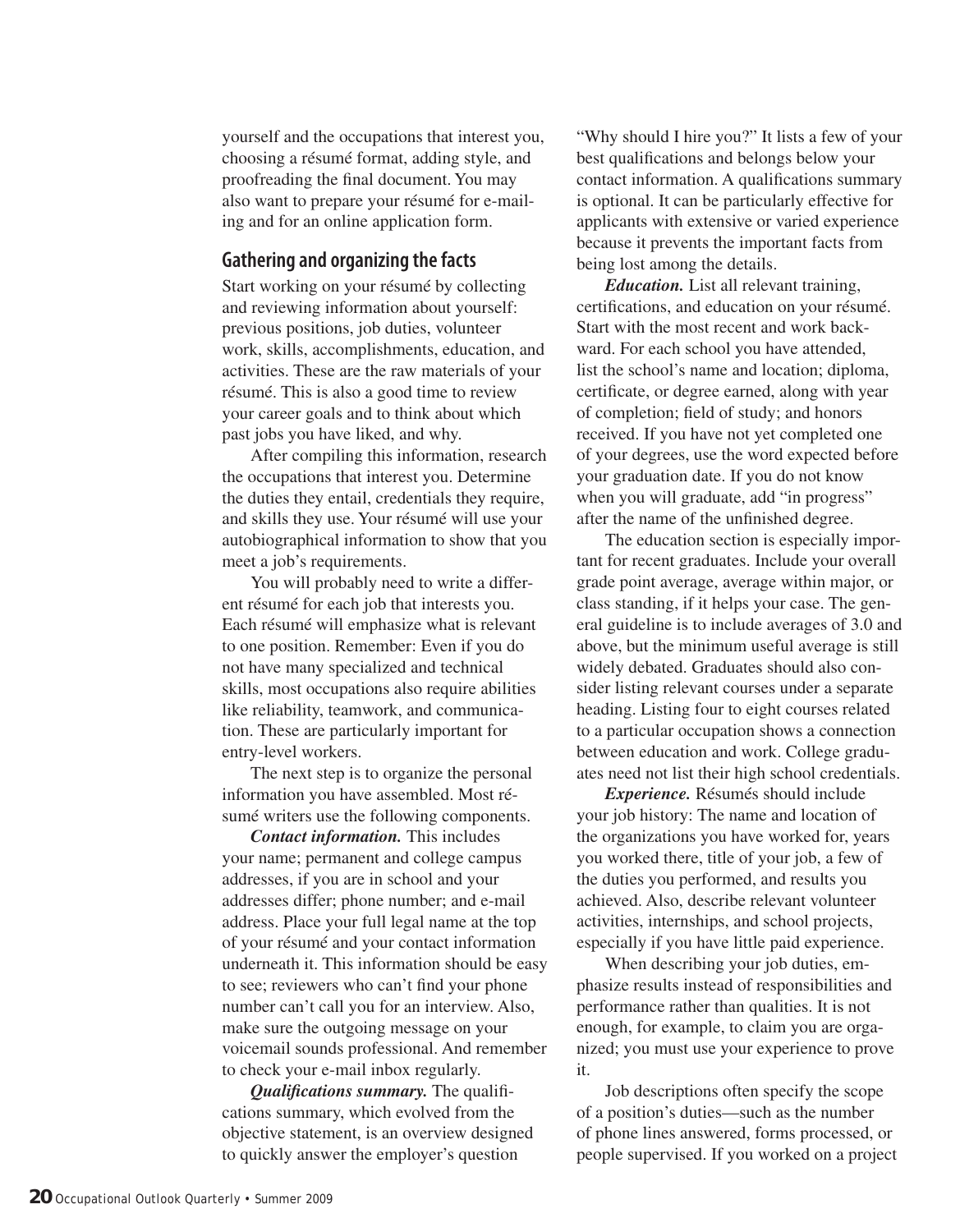## **Applications: Fitting yourself to the form**

Many jobs require jobseekers to complete an application instead of submitting a résumé. But an application is a résumé in disguise: Its purpose is to show your qualifications. Assembling the following information about yourself in advance will make it easier to complete applications:

• *Identification.* Be prepared to give your name, address, phone number, and Social Security number. You may also need to bring proof of identification when you pick up and drop off the application.

• *Employment history.* List the month and year you started and ended each job; your supervisor's name, address, and phone number; your job title, location, salary, and major duties; and your reason for leaving.

• *Education and certification.* Know the name and city of the school you attended and the year you received your degree and the name, level, and award and renewal dates of certification.

• *Special skills.* List any special skills you have that are closely related to the job, such as computer applications, or equipment operation.

• *References.* Provide the names, phone numbers, and addresses of three or four people who have agreed to recommend you.

When you pick up an application, don't miss an opportunity to make a good first impression. Dress as you would for the job. Politely request two copies of the form, or make your own copies of the original before you start filling it out. Read the entire application before you begin. Then, use one copy as a rough draft and the other as the final product. Write neatly with black ink.

Answer every question on the application. Write "not applicable" or "none" if a question does not apply to you. Some reviewers suggest answering "will discuss in interview" if asked for information that might disqualify you.

Make a copy of your completed application. If you go back for an interview, take this record with you. Having a completed form will also make it easier to fill out the next one.

Although forms do not offer the same flexibility as a résumé, you can still find ways to highlight your best qualifications. For example, you can use strong action verbs to describe your duties. If you do not have paid experience, you can give job titles to your volunteer work or list relevant academic experience, substituting student for job titles.

*Computer applications.* If you are filling out an application for a computer database, you will want to use keywords and simple formatting. Put the most important information first. Include as much information as you can for each question without becoming wordy or repetitive. The more relevant details you provide, the better your chances of using a keyword that matches an employer's requirements. Before submitting the form, copy and paste your answers into a word-processing program so you can check the spelling.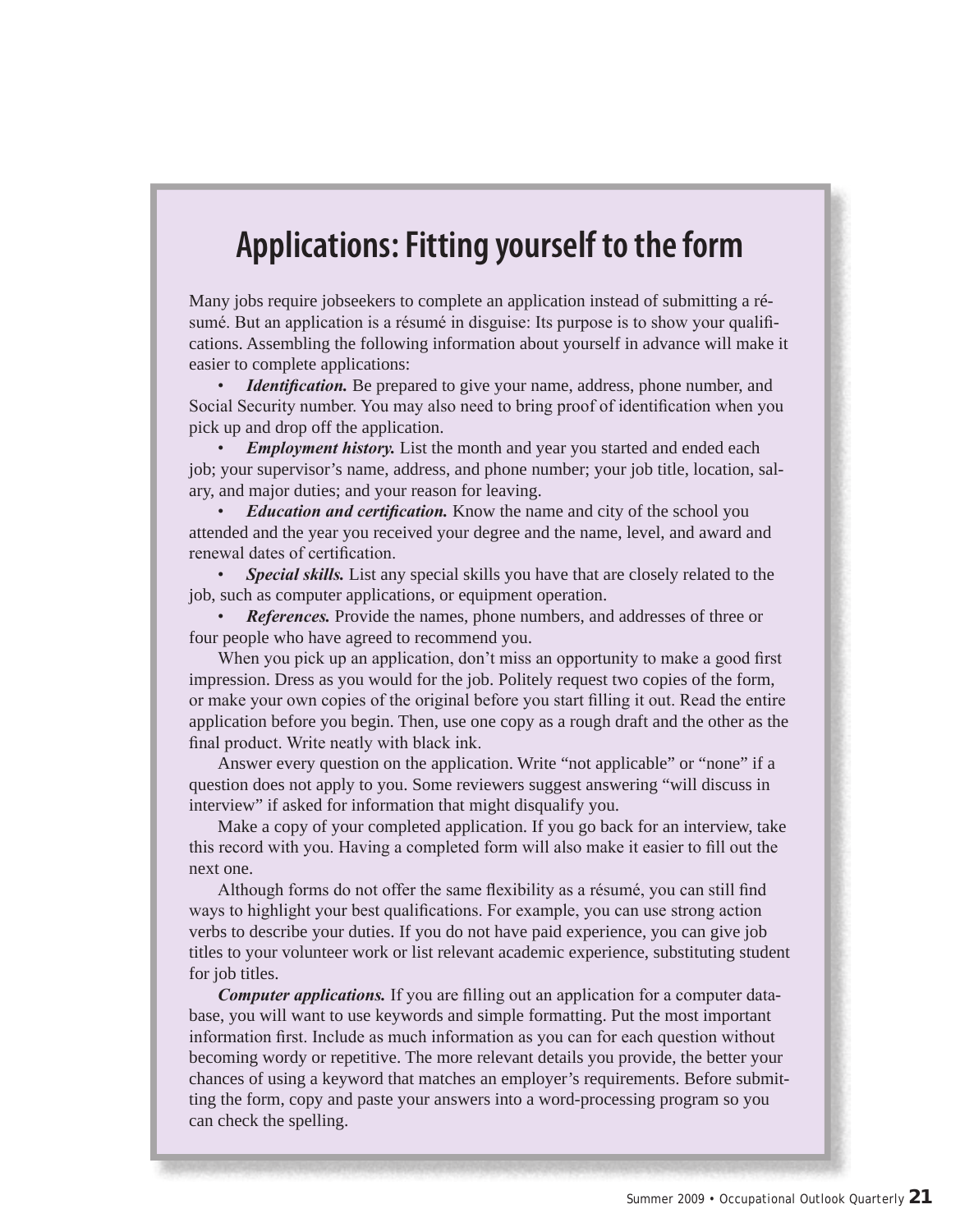with other people, tell the reviewer your accomplishments came from a team effort. Also, mention any promotions or increases in responsibility you received.

Use specific accomplishments to give your experience impact. Note any improvements you made, any time or money you saved, and any problems you solved—for example, were you praised for handling difficult customers? Were you always on time or available for overtime? Did you start a new program? Mention quantifiable results you accomplished, such as a 10-percent increase in sales, a 90-percent accuracy rate, a 25-percent increase in student participation, or an "A" grade.

*Activities and associations.* Activities can be an excellent source of experience, especially for students in high school or college who don't have much work experience. Students can list their involvement in school or extracurricular activities as a way of showing a prospective employer their initiative.

Activities might include participation in organizations, associations, student government, clubs, or community activities, especially those related to the position you are applying for or that demonstrate hard work and leadership skills.

*Special skills.* If you have specific computer, foreign language, or technical skills, consider highlighting them by giving them their own category—even if they don't relate directly to the occupation you're pursuing. For jobs in information technology, for example, jobseekers may list programming and computer application skills in a separate section. But because most occupations now require computer skills, jobseekers in other fields also may list those skills separately.

*Awards and honors.* Include formal recognition you have received. Do not omit professional or academic awards. These are often listed with an applicant's experience or education, but some list them at the end of their résumé.

*References.* Usually, résumés do not include names of references, but some reviewers suggest breaking this rule if the names are

recognizable in the occupation or industry. Some résumé writers end with the statement "References available upon request." Others assume reference availability is understood and use that space for more important information. Regardless of whether you mention it on the résumé, you will need to create a separate reference sheet to provide when requested and to carry with you to interviews.

A reference sheet lists the name, title, office address, and phone number of three to five people who know your abilities. Before offering them as references, of course, make sure these people have agreed to recommend you. At the top of the sheet, type your name and contact information, repeating the format you used in your résumé.

*Other personal information.* Your résumé should include any other information that is important to your occupation, such as a completed portfolio or a willingness to travel. Your résumé is your own, and you should customize it to fit your needs. However, some information does not belong on a résumé. Do not disclose your health, disability, marital status, age, or ethnicity. This information is illegal for most employers to request.

#### **Choosing a format**

There are three main résumé formats—chronological, functional, and combination. Each is defined by the way it organizes your experience. Choose the one that shows your experience to its best advantage.

*Chronological.* This résumé type is the most common. It organizes your experience around the jobs you have held. This format is an excellent choice for people with steady work histories or previous jobs that relate closely to their career objective.

To create a chronological résumé, list each position you have held, starting with the most recent and working backward. For each position, give the title of your job, name of the organization you worked for, and years you worked there. Next, relate the duties and accomplishments of that job. When describing jobs, use action statements, not sentences. Instead of writing "I managed a fundraising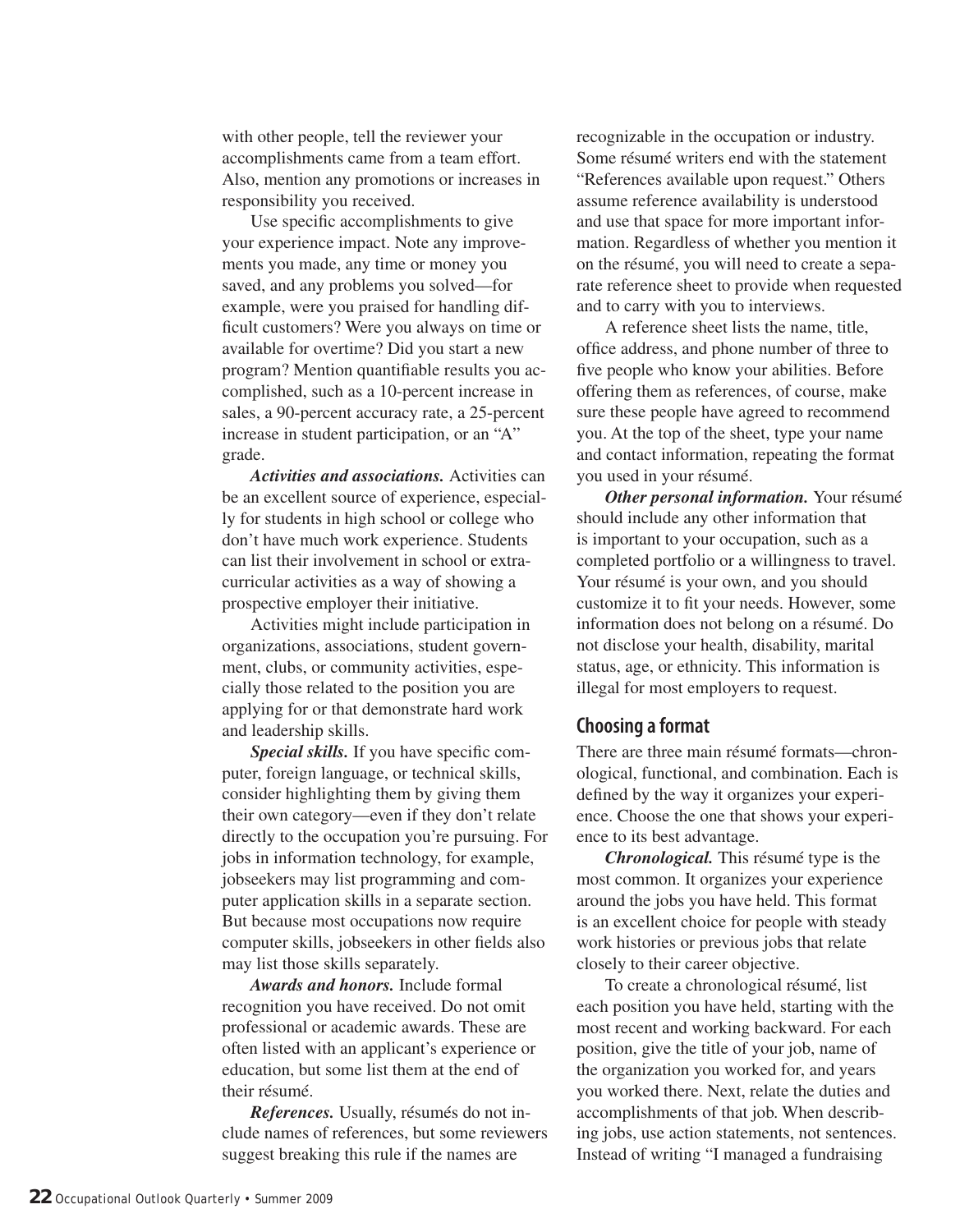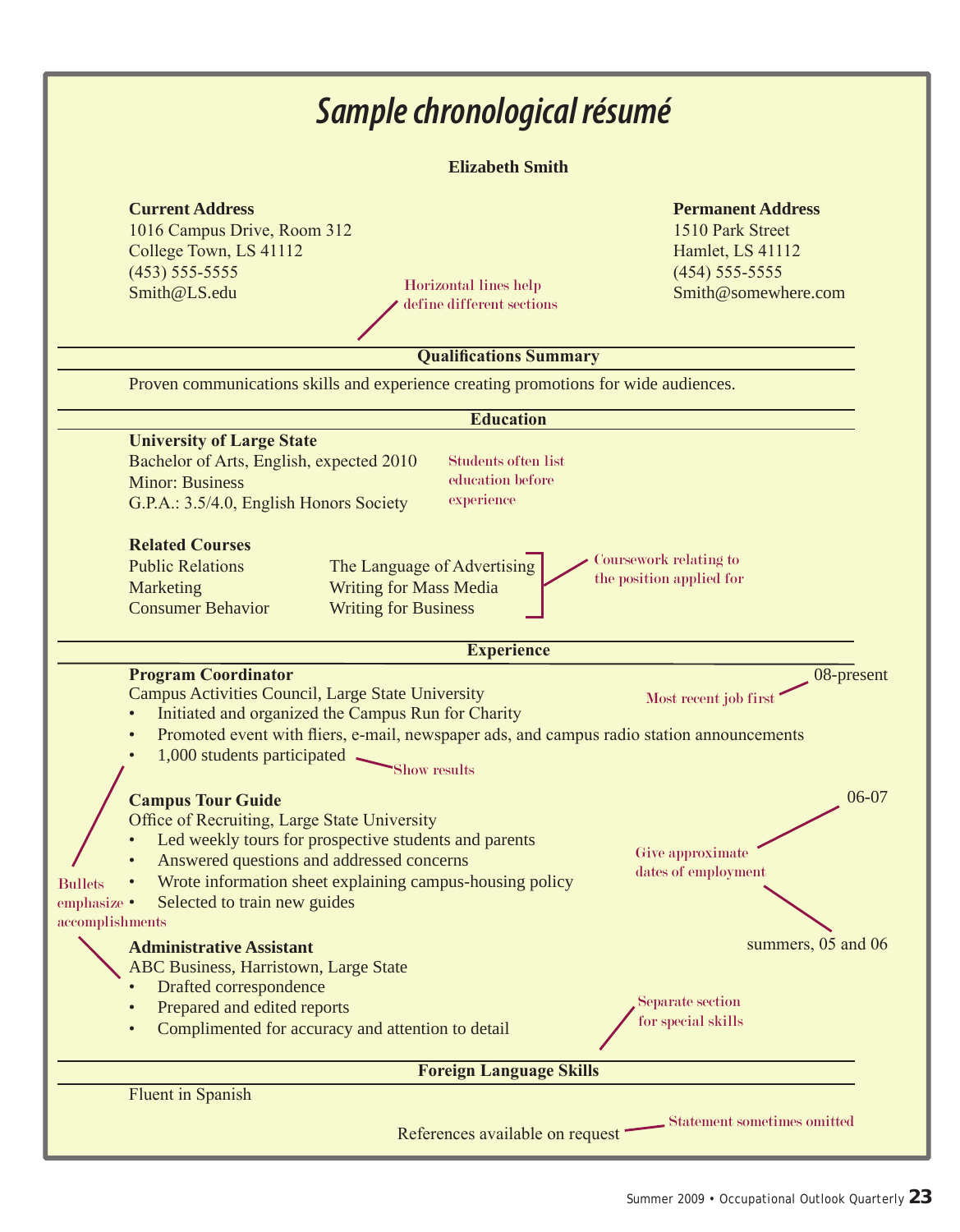campaign," write, "Managed a fundraising campaign." Use strong verbs to begin each statement.

Be specific, but not overly detailed, in describing what you did. Employers say three to five statements are usually sufficient for each job. And no job should have more than four consecutive lines of information under it; large blocks of text are difficult to read. If you must use more space, find some way to divide the information into categories.

Your most important positions should occupy the most space on your résumé. If you've had jobs that do not relate to the position you want, consider dividing your experience into two categories: Relevant experience and other experience. Describe the relevant jobs thoroughly, and briefly mention the others. If you have had many jobs, you probably do not need to mention the oldest or least important ones. Just be careful not to create damaging gaps in your work history. For a sample chronological résumé, see page 23.

Because the chronological format emphasizes dates and job titles, it is often a poor format for career changers, people with inconsistent work histories, or new entrants to the work force. For these applicants, the functional résumé is a better choice.

*Functional.* The functional résumé organizes your experience around skills rather than job titles. This format is ideal for students who have some work history, but not in positions that relate directly to the job they want. Organizing experiences around skills can connect less relevant jobs to career qualifications; a job waiting tables, for example, can be combined with other responsibilities to show organizational and customer service skills.

To create a functional résumé, identify three or four skills required for your target job. For each skill, identify three to five concrete examples to demonstrate that ability. Again, use action phrases—not complete sentences—when writing your list.

Arrange your skill headings in order of importance. If you have a specific vacancy announcement, match the arrangement of

your headings to that of its listed requirements. The closer the match between your skill headings and the reviewer's expectations, the more qualified you seem.

The last part of the functional résumé is a brief work history. Write only job titles, company names, and employment years. If you have gaps in your work history, you could use the cover letter to explain them, or you could fill them by adding volunteer work, community activities, or family responsibilities to your job list. For a sample functional résumé, see the facing page.

*Combination.* This format combines the best of the chronological format with the best of the functional format. Combination résumés are as varied as the histories they summarize. One variation begins with a chronological format but then subdivides each job description into skill categories. Another variation uses a functional format but, for each example of a skill, identifies the organization where the example occurred.

### **Adding style**

You will create a good impression if your résumé is attractive and easy to read. An inviting style draws attention to your qualifications. If you take pity on the reviewer's eyes, chances are better that he or she will spend more time reviewing your résumé—and will remember it better.

To make your résumé easier to read and copy, print it on high-quality white or lightly colored paper. Loud, garish colors may attract attention, but they risk creating an unprofessional impression. Also, use a laser printer and keep the font size at 10 point or above. The reviewer shouldn't have to struggle to read your words.

*Design.* Good résumé writers use design elements strategically. Boldface, large type, capital letters, centering, or horizontal lines make headings stand out on the page. Bullets or italics can draw attention to key accomplishments. One-inch margins around the page and blank lines between sections will make all the information easier to see.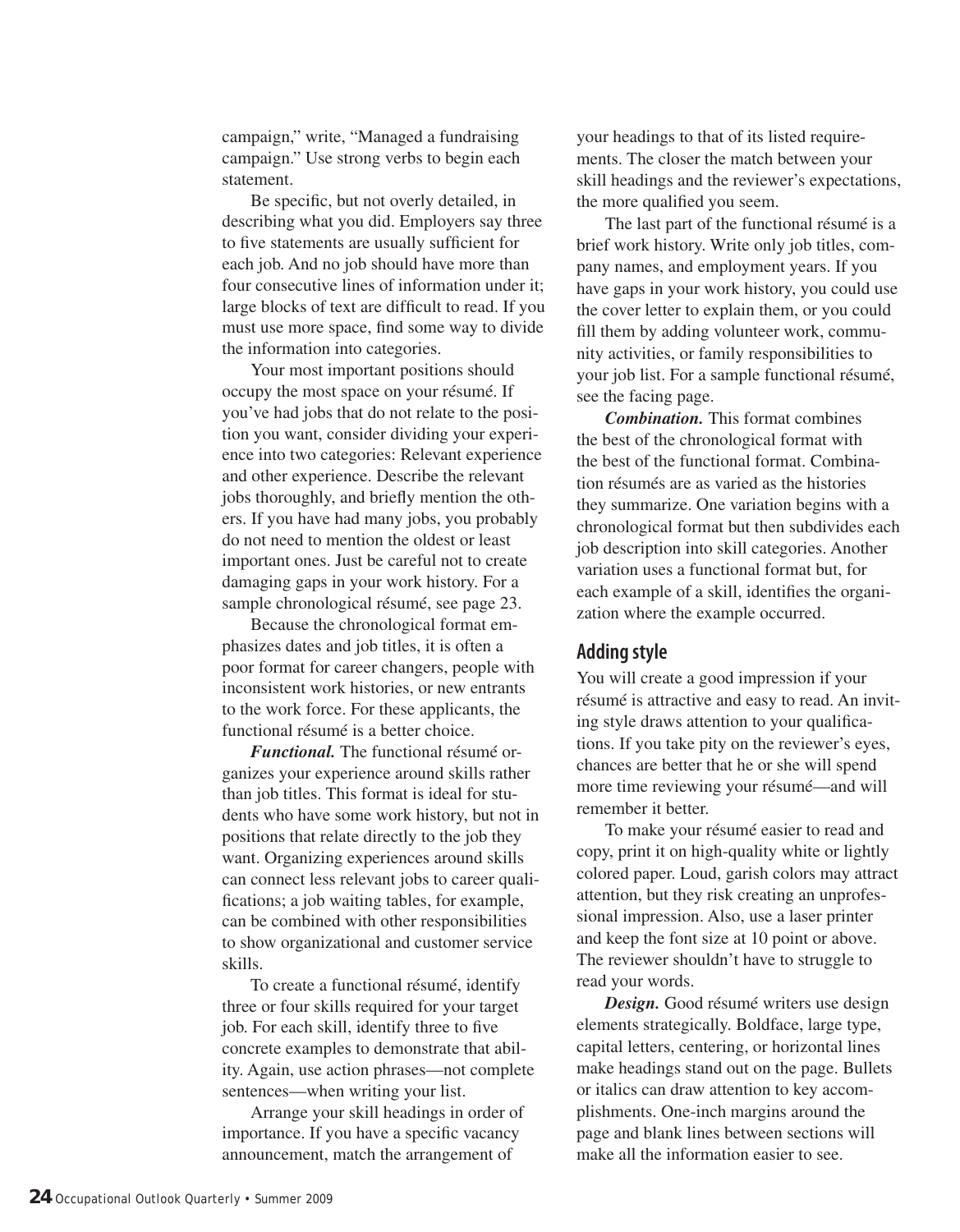## *Sample functional résumé*

**Sarah Jones 1310 Rock Ledge Street Hamlet, Large State 41112 (455) 555-5555**

Leave adequate margins on all sides

#### **QUALIFICATIONS SUMMARY**

Strong customer service, administrative, and communication skills to improve workplace efficiency.

#### **EDUCATION**

Bold capital letters emphasize major headings

Large State Community College A.A. in Liberal Arts, expected May 2010 G.P.A.: 3.6/4.0

Hamlet High School Diploma, May 2007 G.P.A.: 3.3/4.0

#### **EXPERIENCE**

#### **Customer Service**

Selected for the express lane while working as a cashier Directed customers to product locations Served restaurant patrons and responded quickly to requests Handled food substitutions and special requests efficiently

#### **Administration** Identify major

skills

for the position

Recorded meeting notes and maintained membership roster for College Outdoors Club Calculated restaurant customers' bills accurately required

#### **Communication**

Explained menu items to customers Relayed special requests to chef Received A's in speech and composition classes

Include specific achievements

**Computer Applications** Excel, Word, Windows XP

**WORK HISTORY**

Brief work history goes at the end

Table Server, Good Food Restaurant, Hamlet, Large State, 2008 Cashier, Blue Skies Chain Store, Hamlet, Large State, 2006-2007

References available upon request

Begin statements with action verbs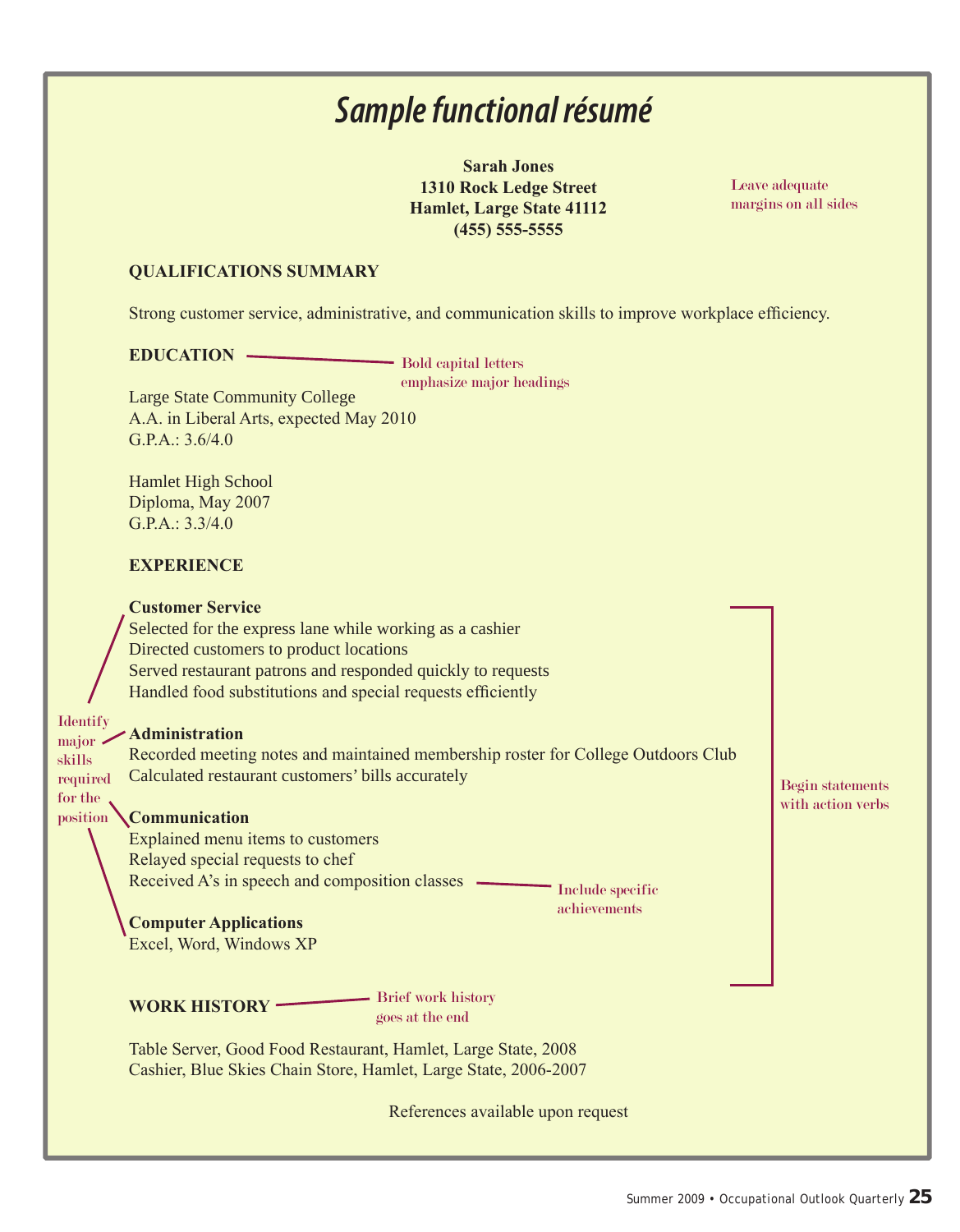Any graphics you use should be consistent with your occupation's standards. Graphics appropriate for one occupation might be inappropriate for another. As a general rule, small design elements—such as a border or a name and address printed in letterhead style—are fine. But large, bold graphics are risky for an accountant who isn't applying for a position as a graphic artist

To give your résumé a consistent flow, maintain the same style from beginning to end. Every section should have the same design elements. For example, if your education heading is bold and centered, every heading should be bold and centered. In the same way, chose one typeface, such as Arial or Times New Roman, and use it throughout.

When you have finished, hold your résumé at arm's length and examine it. Make sure the type is easy to read and that the material lays out evenly on the page. You may need to experiment with different styles before deciding which you like best.

*Length.* A long résumé is difficult for a reviewer to read and remember; and, given the volume of résumés many reviewers receive, long résumés are often ignored. Although rules about length are more flexible than they once were, general guidelines still exist. Most students and recent graduates use a one-page résumé, other workers use one or two pages, and the very experienced use two or three pages. If your résumé doesn't match this pattern, it probably contains unnecessary words or irrelevant information. Eliminate anything that does not help prove you're qualified for the job.

#### **Proofreading**

Take time to prepare the best résumé you can. You might not be the most qualified candidate for every job, but your résumé might be better than the competition. The most common mistakes are simple typographical and spelling errors. Computer spelling checkers do not catch correctly spelled words used incorrectly—"of" for "on," for example, or "their" for "there." You want your résumé to stand out, but not for the wrong reasons. Avoid

mistakes by having several people proofread your résumé for you.

Before you send out a résumé, review the vacancy announcement and fine-tune your résumé to meet employers' criteria. Sprinkle your résumé with language found in the position description, paying special attention to your qualifications summary if you have one.

## **Cover letters: Introducing yourself**

Every résumé you send, fax, or e-mail needs its own cover letter. Sending a résumé without a cover letter is like starting an interview without shaking hands. The best cover letters spark the employer's interest and create an impression of competence.

Cover letters are an opportunity to convey your focus and energy. Especially for students who may not have a lot of experience, the cover letter is a way to show enthusiasm. And following up with a phone call shows the employer drive and interest. Although you should feel free to consult references and models, use your own words when writing a cover letter; don't mimic another person's writing style.

#### **Parts of the cover letter**

Cover letters should be written in standard business format with your and the reviewer's addresses at the top and your signature above your typed name at the bottom. (E-mailed cover letters do not include mailing addresses.) All letters should be single spaced, flush left, with each paragraph followed by a blank line. Use professional, polite words. Revealing your personality is fine, as long as your style conforms to business protocol. For a sample cover letter, see the facing page.

Most cover letters are two or three paragraphs long. Every cover letter should fit on one page and contain the following four parts: Salutation, opening, body, and conclusion.

*Salutation.* Whenever possible, send your letter to a specific person rather than to an office. Consider how differently you respond to a letter addressed to you, as opposed to one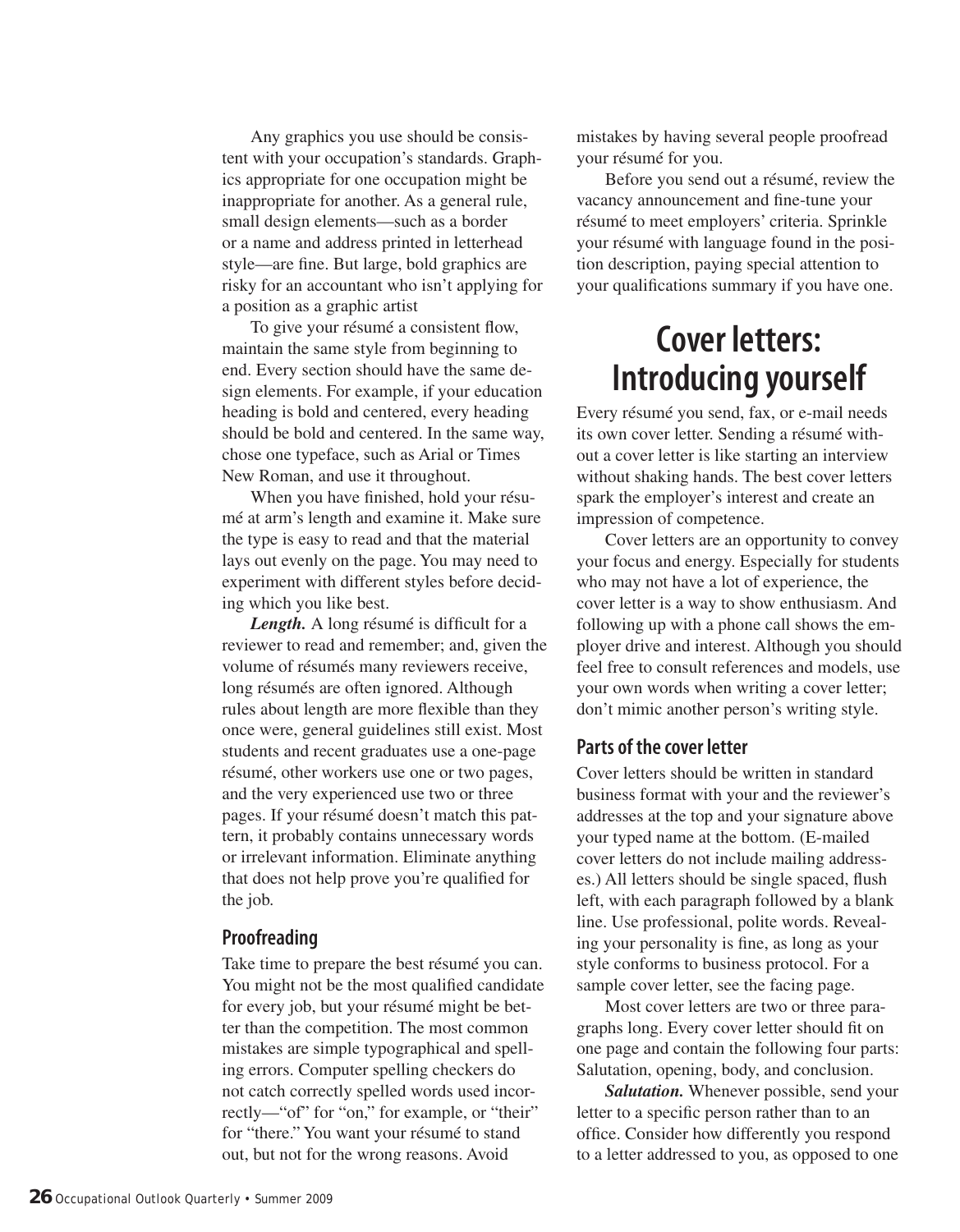|                         | Sample cover letter                                                                                                                                                                                                                                                                                                                                                                                                                                                                                                                                                                                                                                                                                                                                                                                                                                                                                                                                                                                                                                                                                                                                                                                                                                                                                                                                                                                                                              |
|-------------------------|--------------------------------------------------------------------------------------------------------------------------------------------------------------------------------------------------------------------------------------------------------------------------------------------------------------------------------------------------------------------------------------------------------------------------------------------------------------------------------------------------------------------------------------------------------------------------------------------------------------------------------------------------------------------------------------------------------------------------------------------------------------------------------------------------------------------------------------------------------------------------------------------------------------------------------------------------------------------------------------------------------------------------------------------------------------------------------------------------------------------------------------------------------------------------------------------------------------------------------------------------------------------------------------------------------------------------------------------------------------------------------------------------------------------------------------------------|
|                         | <b>John Ryan</b><br><b>15 Spring Road</b><br><b>Hamlet, LS 41112</b><br>$(545)$ 555-5555                                                                                                                                                                                                                                                                                                                                                                                                                                                                                                                                                                                                                                                                                                                                                                                                                                                                                                                                                                                                                                                                                                                                                                                                                                                                                                                                                         |
| <b>Sell</b><br>yourself | <b>January 5, 2009</b><br>Addresses are omitted for<br>Mr. Brian Carson<br>e-mailed cover letters<br><b>Hiring Manager</b><br><b>Rest Easy Hotel</b><br><b>State position</b><br>Hamlet, LS 41112<br>Letter is addressed to a specific<br>applied for<br>individual, if possible<br>Dear Mr. Carson:<br>The management trainee position you advertised in today's <i>Hamlet Gazette</i> greatly interests me. The<br>Rest Easy Hotels have always served as landmarks for me when I travel, and I would like to contribute<br>to their continued growth. I have enclosed my résumé for your review.<br>In May, I will be graduating from Large State University with a degree in business. While in school,<br>I developed strong organizational and customer service skills. As a dormitory assistant, I organized<br>events, led meetings, and assisted students. As treasurer of the Business Society, I maintained the<br>budget and presented budget reports. My summer jobs also required extensive interaction with the<br>public. I believe these experiences have prepared me for your management trainee position.<br>I would appreciate the opportunity to discuss my qualifications more fully in an interview. I can be<br>reached at (545) 555-5555. Thank you for your consideration.<br>Request an interview<br>Sincerely,<br>Place your phone<br>number near the end<br>John Ryan<br>Sign each letter<br>John Ryan<br>Enclosure |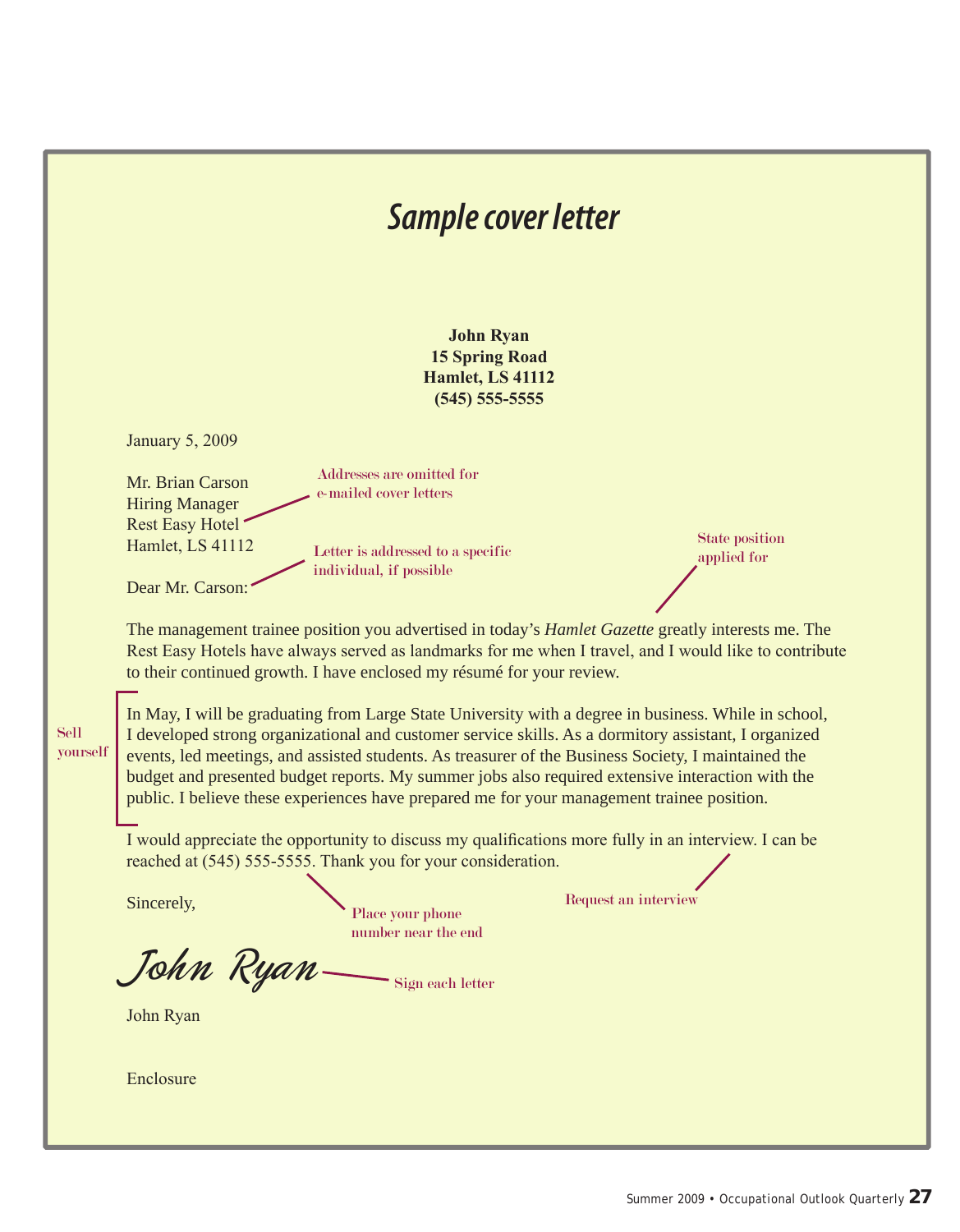addressed to "Occupant." If you do not know whom to write, call the company and ask who is hiring for the position. Check that the name you use is spelled correctly and the title is accurate. Pay close attention to the Mr. or Ms. before gender-neutral names. Finally, use a colon after the name, not a comma.

*Opening.* The first few sentences of your cover letter should tell the reviewer which job you are applying for and the connection you have to the company. If someone the reviewer knows suggested you apply, mention that recommendation. If you are responding to an advertisement, refer to it and the source that published it.

Your knowledge of the company might give you another opportunity to connect yourself to the job. You could briefly describe your experience with its products, cite a recent company success, or refer to an article written about the company. But don't go overboard; save specifics for the interview.

*Body.* The next portion of your cover letter is a brief explanation of your qualifications. Don't simply repeat your résumé; summarize your most relevant qualifications or provide additional details about a noteworthy accomplishment. Address the employer's requirements directly, and don't be afraid to use special formatting to your advantage. You might, for example, create a chart matching the employer's requirements on one side to your qualifications on the other.

You can also use the body of your cover letter to address gaps in your work history or other problems evident on your résumé. But do not volunteer negative information unless you must. Always maintain a positive, confident tone.

*Closing.* In your final paragraph, thank the reviewer, request an interview, and repeat your home phone number. The closing is your chance to show commitment to the job. If you tell the reviewer you plan to call, make sure you do it. Making the effort to call and follow up helps to keep your name in the mind of your interviewer.

### **Submitting your qualifications**

You introduce yourself to prospective employers through both your cover letter and your résumé. Because first impressions are usually lasting ones, make sure yours is a good one by proofreading your cover letter as carefully as you do your résumé.

When sending your résumé through postal service mail, consider how it will look when it arrives on a reviewer's desk. Hastily stuffed, illegibly addressed, and sloppily sealed envelopes do nothing to enhance your image as a neat, would-be professional.

When submitting a résumé through email, it's best to put the cover letter as the body of the e-mail. The résumé should either follow the cover letter in the body in plain text or be a separate attachment, depending on the reviewer's preferences.

## **For more information**

Learn more about writing résumés and cover letters by consulting the many sources of information available on both subjects. One of the best places to go is your local library, where you can read a variety of books that match your needs and preferences. Some books give general advice and instruction, some address specific problems or occupations, and others are a compendium of sample résumés and cover letters. Be careful to choose recently published books; résumé standards change with time.

Look in the *Occupational Outlook Handbook* for information about the job duties, working conditions, and training requirements of many occupations. The *Handbook* is available online at **www.bls.gov/ooh** and can also be found in most libraries and career centers. And for tips on preparing to re-enter the workforce, including how to explain gaps in work history, see "Getting back to work: Returning to the labor force after an absence," in the winter 2004–05 *Quarterly* and online at **www.bls.gov/opub/ooq/2004/winter/art03. pdf**.